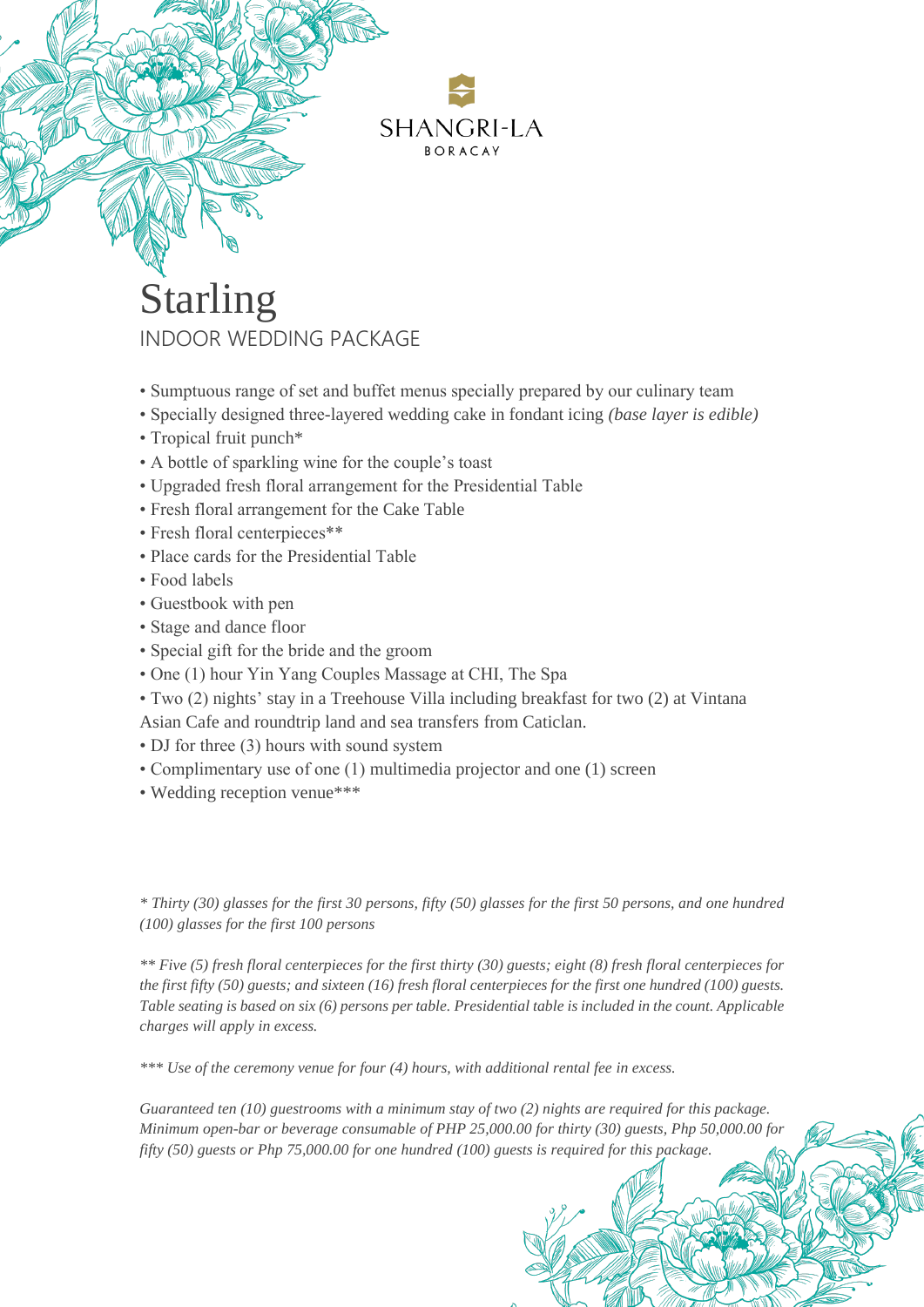

### JANUARY – MAY AND NOVEMBER –DECEMBER

Your Wedding at Shangri-La Boracay Lunch or Dinner Reception

|                 | For the first 30 guests  | In excess of 30 guests  |
|-----------------|--------------------------|-------------------------|
| Buffet Menu I   | Php $310,000.00$ +++     | Php $5,000.00$ +++      |
| Buffet Menu II  | Php $320,000.00$ +++     | Php $5,500.00$ +++      |
| Set 1           | Php $265,000.00$ +++     | Php $2,950.00$ +++      |
| Set 2           | Php $275,000.00$ +++     | Php $3,200.00$ +++      |
|                 | For the first 50 guests  | In excess of 50 guests  |
| Buffet Menu I   | Php $415,000.00$ +++     | Php $5,000.00$ +++      |
| Buffet Menu II  | Php $435,000.00$ +++     | Php $5,500.00$ +++      |
| Set 1           | Php $310,000.00$ +++     | Php $2,950.00$ +++      |
| Set 2           | Php $325,000.00$ +++     | Php $3,200.00$ +++      |
|                 | For the first 100 guests | In excess of 100 guests |
| Buffet Menu I   | Php $655,000.00$ +++     | Php $4,750.00$ +++      |
| Buffet Menu II  | Php $680,000.00$ +++     | Php $5,000.00$ +++      |
| Buffet Menu III | Php $725,000.00$ +++     | Php $5,500.00$ +++      |
| Set 1           | Php $475,000.00$ +++     | Php $2,950.00$ +++      |
| Set 2           | Php $500,000.00$ +++     | Php $3,200.00$ +++      |
|                 |                          |                         |

*Prices are subject to 12% VAT, 10% service charge and 2.2% local government tax. Prices are subject to change without prior notice. Package is valid until 2022.*